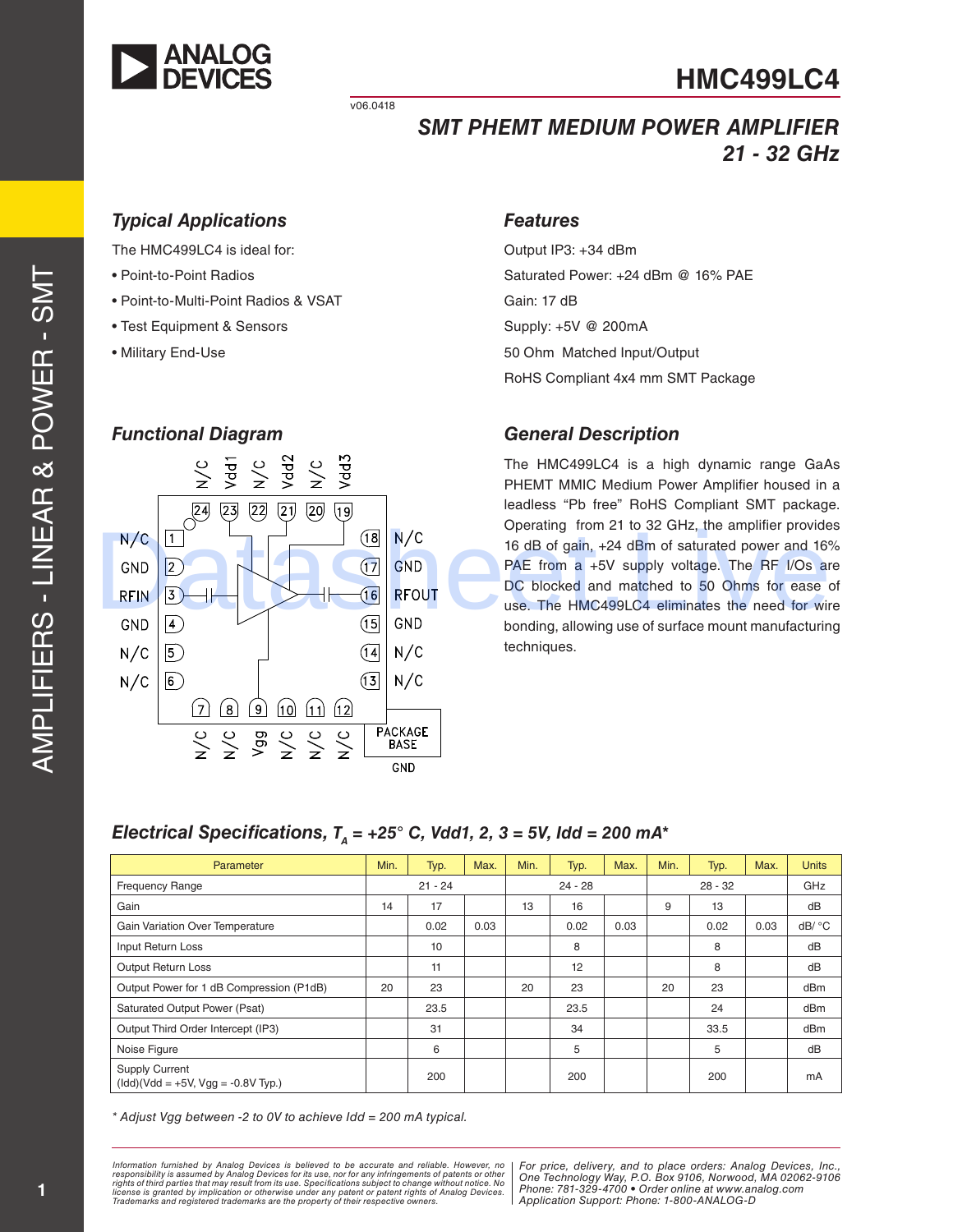

# **HMC499LC4**  $\overline{v06.0418}$

*SMT PHEMT MEDIUM POWER AMPLIFIER 21 - 32 GHz*













*Input Return Loss vs. Temperature Output Return Loss vs. Temperature*





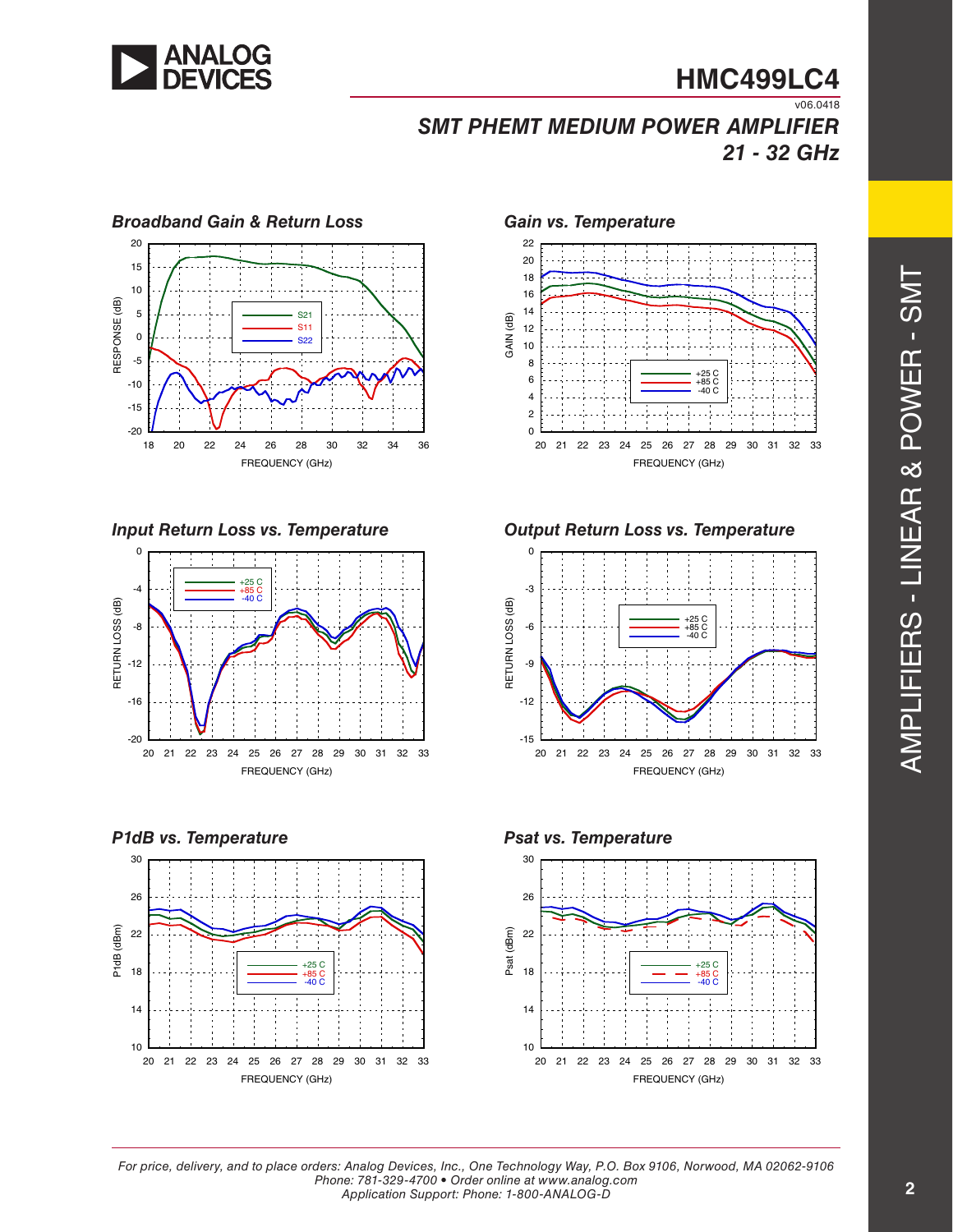

 $\overline{v06.0418}$ *SMT PHEMT MEDIUM POWER AMPLIFIER 21 - 32 GHz*



# *Gain, Power & Output IP3*



*Power Compression @ 22 GHz*







*vs. Supply Voltage @ 22 GHz Reverse Isolation vs. Temperature*



*Power Compression @ 30 GHz*

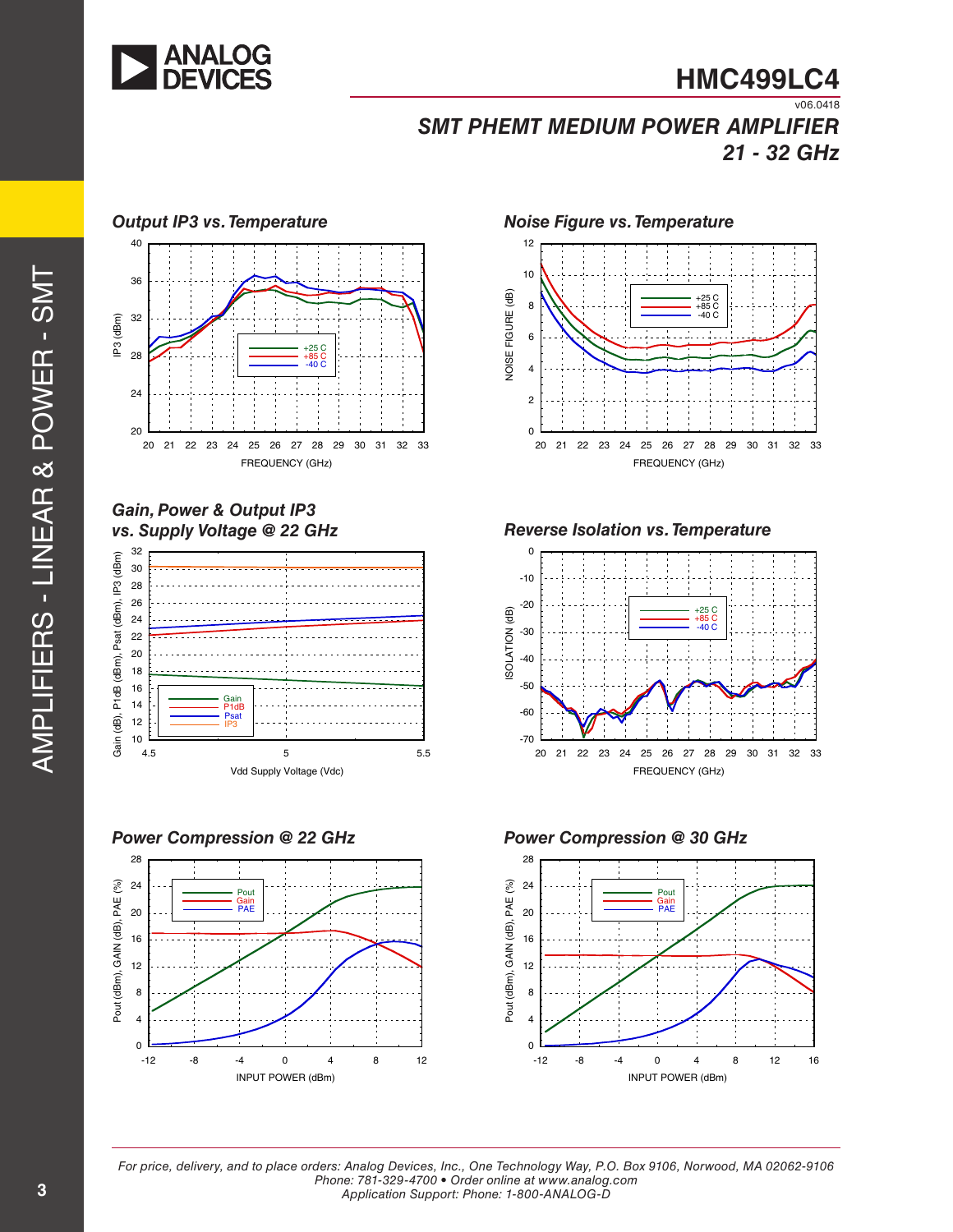

v06.0418

# *SMT PHEMT MEDIUM POWER AMPLIFIER 21 - 32 GHz*

#### *Absolute Maximum Ratings*

| Drain Bias Voltage (Vdd1, Vdd2, Vdd3)                                                    | $+5.5$ Vdc         |
|------------------------------------------------------------------------------------------|--------------------|
| Gate Bias Voltage (Vgg)                                                                  | $-4$ to 0 Vdc      |
| $RF$ Input Power (RFIN)(Vdd = +5 Vdc)                                                    | $+20$ dBm          |
| <b>Channel Temperature</b>                                                               | 175 °C             |
| Continuous Pdiss (T= $85^{\circ}$ C)<br>(derate 25 mW/ $\degree$ C above 85 $\degree$ C) | 2.25W              |
| <b>Thermal Resistance</b><br>(channel to ground paddle)                                  | 40 °C/W            |
| <b>Storage Temperature</b>                                                               | $-65$ to $+150$ °C |
| <b>Operating Temperature</b>                                                             | $-40$ to $+85$ °C  |

# *Typical Supply Current vs. Vdd*

| Vdd (Vdc) | Idd(mA) |
|-----------|---------|
| $+4.5$    | 193     |
| $+5.0$    | 200     |
| $+5.5$    | 207     |

*Note: Amplifier will operate over full voltage ranges shown above. Vgg adjusted to achieve Idd= 200 mA at +5V.*



ELECTROSTATIC SENSITIVE DEVICE **24-CERVE HANDLING PRECAUTIC LEADLESS CHIP CARRIER CHIP CARRIER CHIP CARRIER CHIP CARRIER CHIP CARRIER CHIP CARRIER CHI** 

**02-27-2017-B**

2017-B

### *Outline Drawing*



### *Package Information*

| <b>Part Number</b> | <b>Package Body Material</b> | <b>Lead Finish</b> | <b>MSL Rating</b>     | Package Marking <sup>[2]</sup> |
|--------------------|------------------------------|--------------------|-----------------------|--------------------------------|
| HMC499LC4          | Alumina, White               | Gold over Nickel   | $MSL3$ <sup>[1]</sup> | H499<br><b>XXXX</b>            |

[1] Max peak reflow temperature of 260 °C

[2] 4-Digit lot number XXXX

*For price, delivery, and to place orders: Analog Devices, Inc., One Technology Way, P.O. Box 9106, Norwood, MA 02062-9106 Phone: 781-329-4700 • Order online at www.analog.com Application Support: Phone: 1-800-ANALOG-D*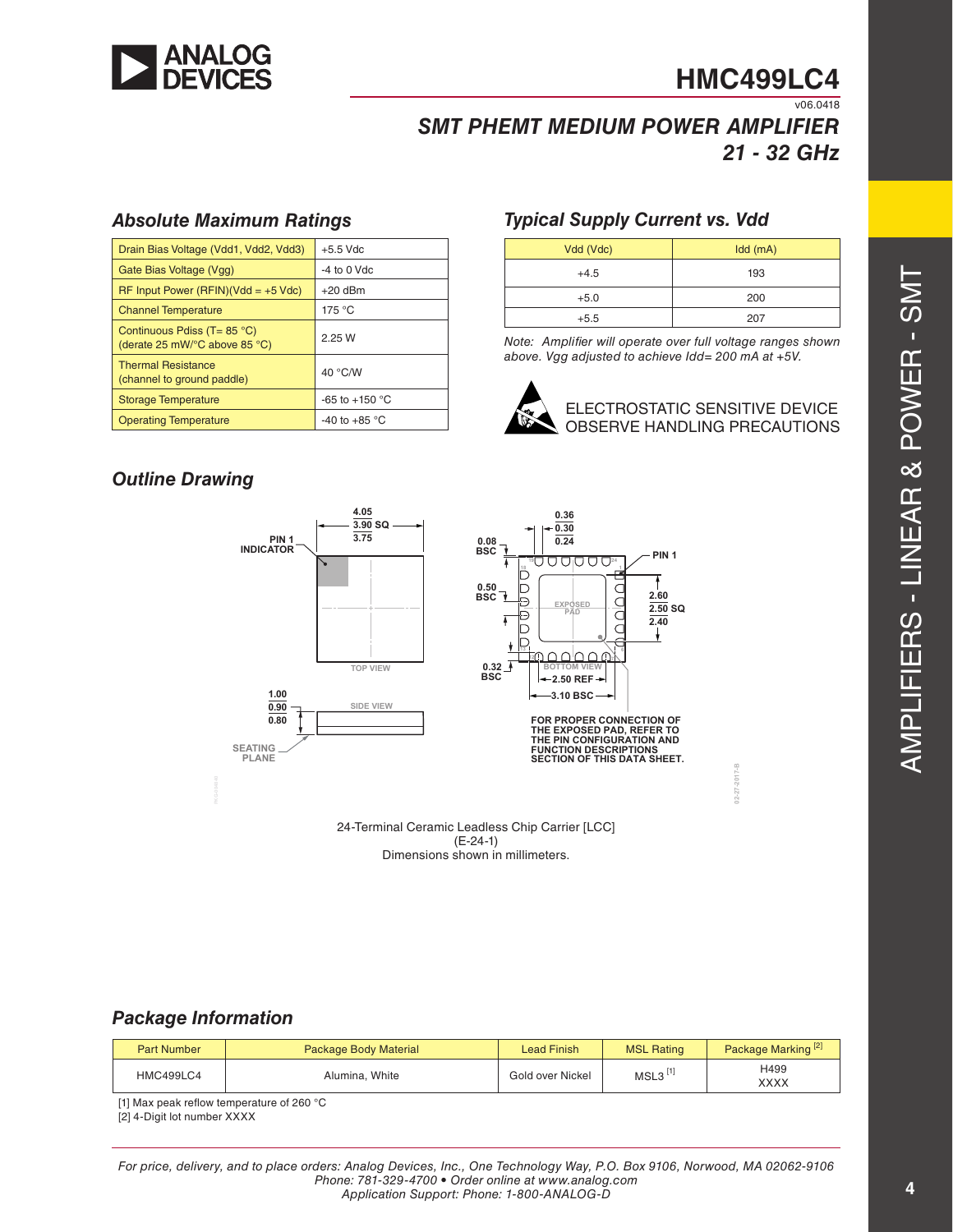

v06.0418

# *SMT PHEMT MEDIUM POWER AMPLIFIER 21 - 32 GHz*

# *Pin Descriptions*

| <b>Pin Number</b>                      | <b>Function</b>  | <b>Description</b>                                                                                                                                                                                             | Interface Schematic      |
|----------------------------------------|------------------|----------------------------------------------------------------------------------------------------------------------------------------------------------------------------------------------------------------|--------------------------|
| $1, 5 - 8, 10 - 14,$<br>18, 20, 22, 24 | N/C              | No connection required. These pins may be connected to RF/<br>DC ground without affecting performance.                                                                                                         |                          |
| 2, 4, 15, 17                           | <b>GND</b>       | Package bottom has an exposed metal paddle that must also<br>be connected to RF/DC ground.                                                                                                                     | $\circ$ GND              |
| 3                                      | <b>RFIN</b>      | This pin is AC coupled<br>and matched to 50 Ohms.                                                                                                                                                              | $RFIN \odot \rightarrow$ |
| 9                                      | Vgg              | Gate control for amplifier. Adjust to achieve Id of 200 mA.<br>Please follow "MMIC Amplifier Biasing Procedure"<br>Application Note. External bypass capacitors of 100 pF,<br>1000 pF and 2.2 µF are required. | Vgg C                    |
| 16                                     | <b>RFOUT</b>     | This pad is AC coupled<br>and matched to 50 Ohms.                                                                                                                                                              | $\circ$ RFOUT            |
| 23, 21, 19                             | Vdd1, Vdd2, Vdd3 | Power Supply Voltage for the amplifier. External bypass<br>capacitors of 100 pF, 1000pF, and 2.2 µF are required.                                                                                              | $\bigcirc$ Vdd1,2,3      |

# *Application Circuit*

| Component      | Value       |  |  |
|----------------|-------------|--|--|
| C <sub>1</sub> | 100 pF      |  |  |
| C <sub>2</sub> | 1,000 pF    |  |  |
| CЗ             | $2.2 \mu F$ |  |  |